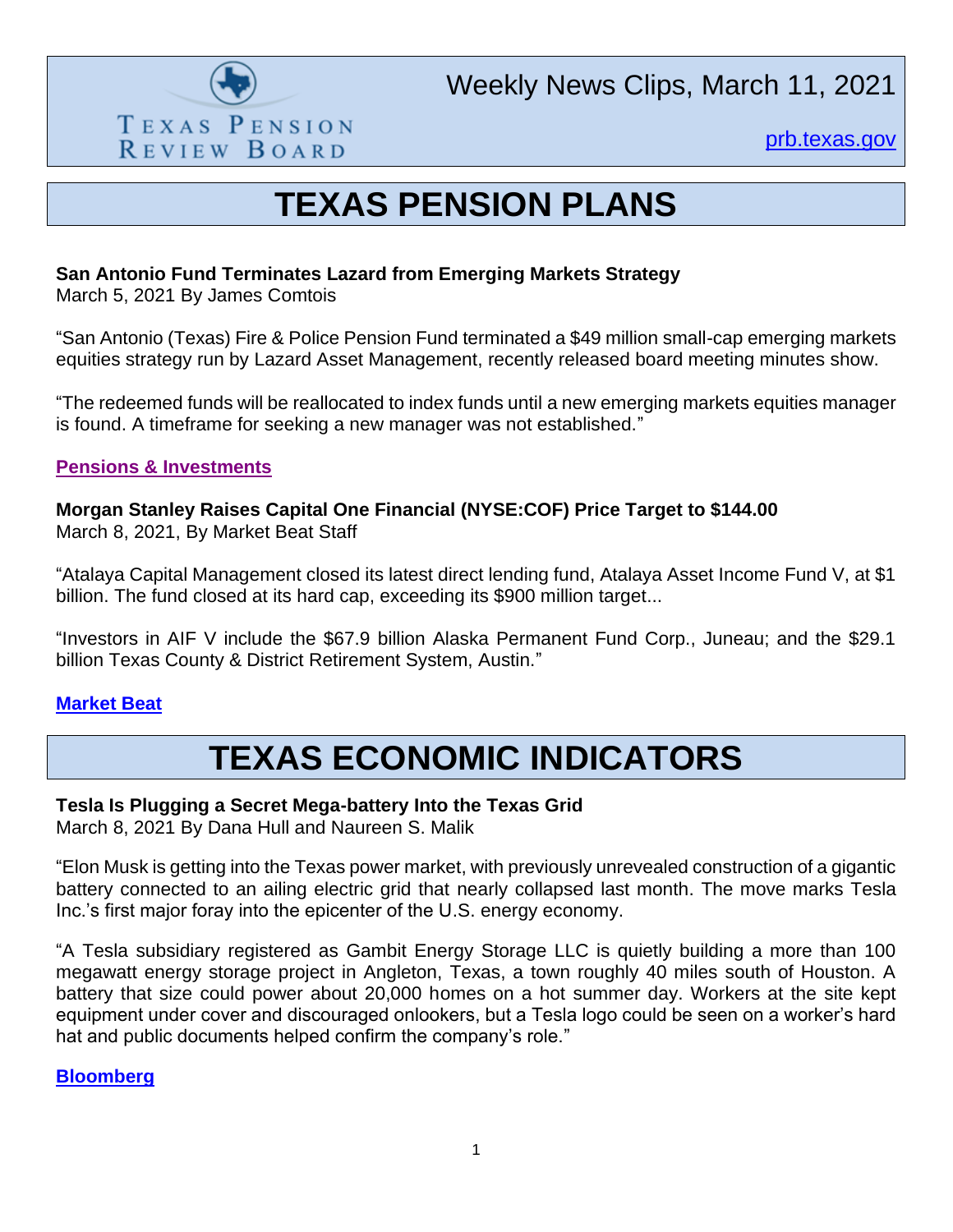## **Central Texas Economist Forecasts Continued Recovery and Growth**

March 9, 2021, By Paul J. Gately

"The most recent Perryman Economic Forecast for the US and Texas calls for continued recovery from the COVID-19 pandemic and a return to growth through 2025.

"According to Dr. M. Ray Perryman, President and CEO of The Perryman Group, "While we are still dealing with the COVID-19 pandemic and timing remains uncertain, there is a plausible path forward with ongoing vaccination programs and better therapeutics."

## **[KWTX](https://www.kwtx.com/2021/03/10/central-texas-economist-forecasts-continued-recovery-and-growth/)**

## **Texas Companies Hiring as State Opens to 100% Capacity**

March 10, 2021 By Ben Russell

**"**Wednesday's reopening of the Texas economy to 100% capacity for all businesses could prove to be a boost to the millions of Texans who are still struggling to get back on their feet.

"'Workforce Solutions for Tarrant County continues to receive calls from employers looking to hire and job seekers looking for employment,' said Lacey Douglas, Communications and Events Director for the organization."

## **[MBCDFW](https://www.nbcdfw.com/news/coronavirus/texas-companies-hiring-as-state-opens-to-100-capacity/2575223/)**

# **NATIONAL PENSION, INVESTMENTS & LEGAL**

## **Stress Testing of Public Pensions Can Help States Navigate the COVID-19 Economy** March 8, 2021 By PEW Staff

"The COVID-19 pandemic has upended life in the U.S. and disrupted the economy. Real gross domestic product (GDP) fell sharply in the second quarter of 2020 while job losses soared and state and local government finances weakened. Public pension systems, funded by those same governments, only narrowly averted large losses in the spring after a historic stock market rally boosted investment earnings.

"Stress testing involves the simulation of a range of scenarios for the economy and investment returns to give policymakers a better sense of potential liabilities and costs. That information, then, can help guide retirement system investments and state budgets."

### **[PEW Trusts](https://www.pewtrusts.org/en/research-and-analysis/issue-briefs/2021/03/stress-testing-of-public-pensions-can-help-states-navigate-the-covid-19-economy)**